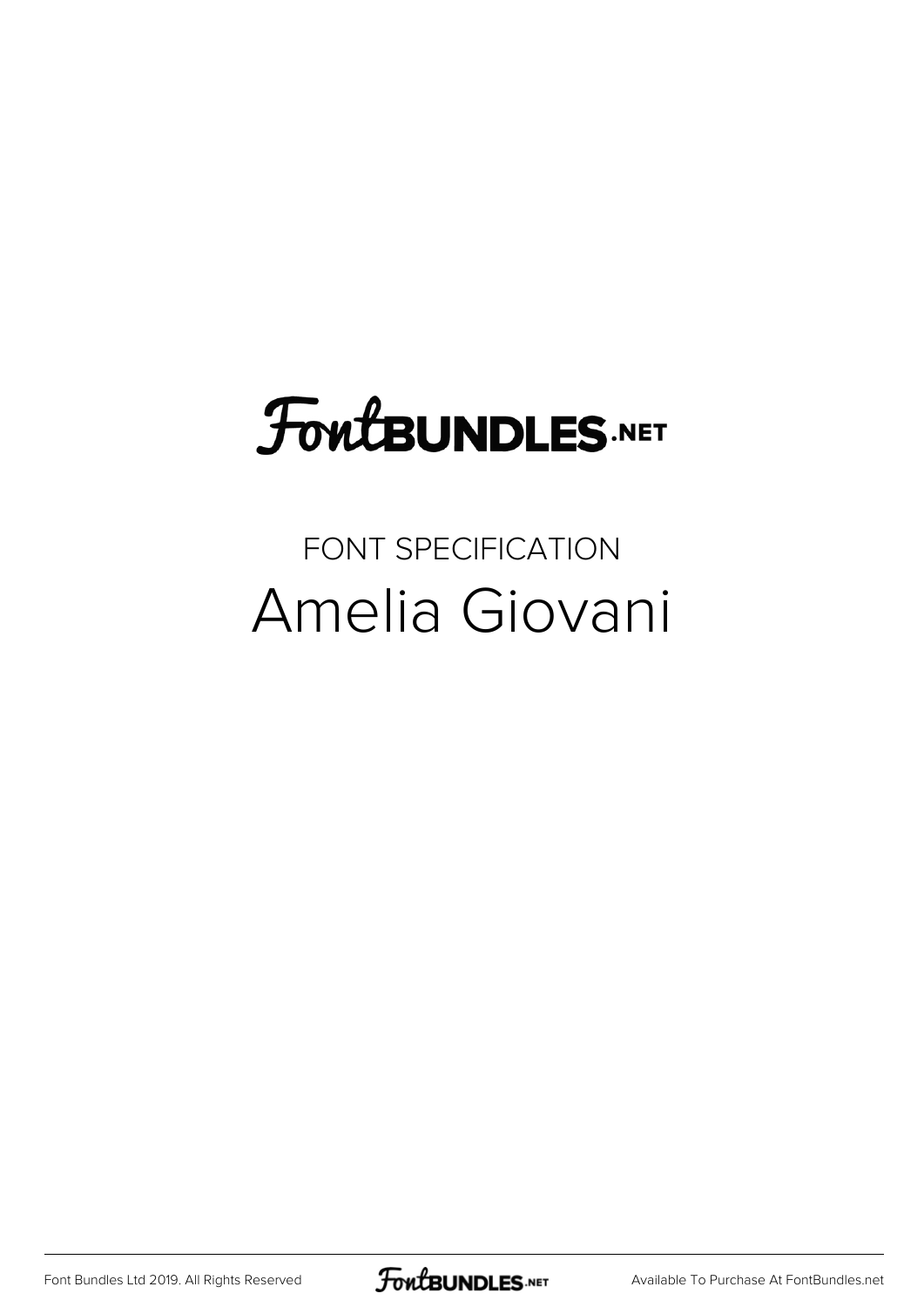## Amelia Giovani - Regular

**Uppercase Characters** 



Lowercase Characters

abedefghijklmnopprotuvwxy

Ž

**Numbers** 

0123456789

**Punctuation and Symbols** 

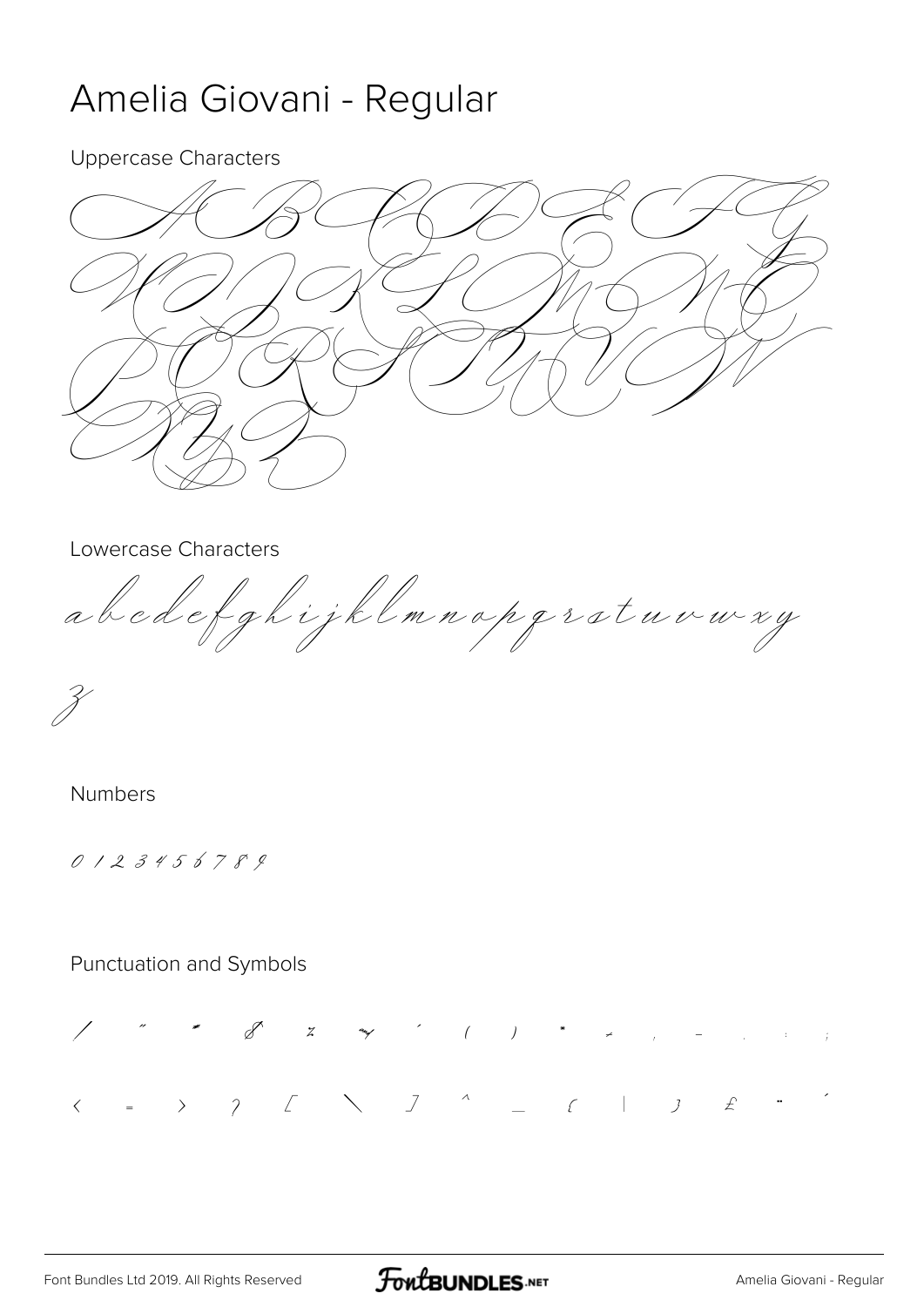

 $\mathbf{J}$ 



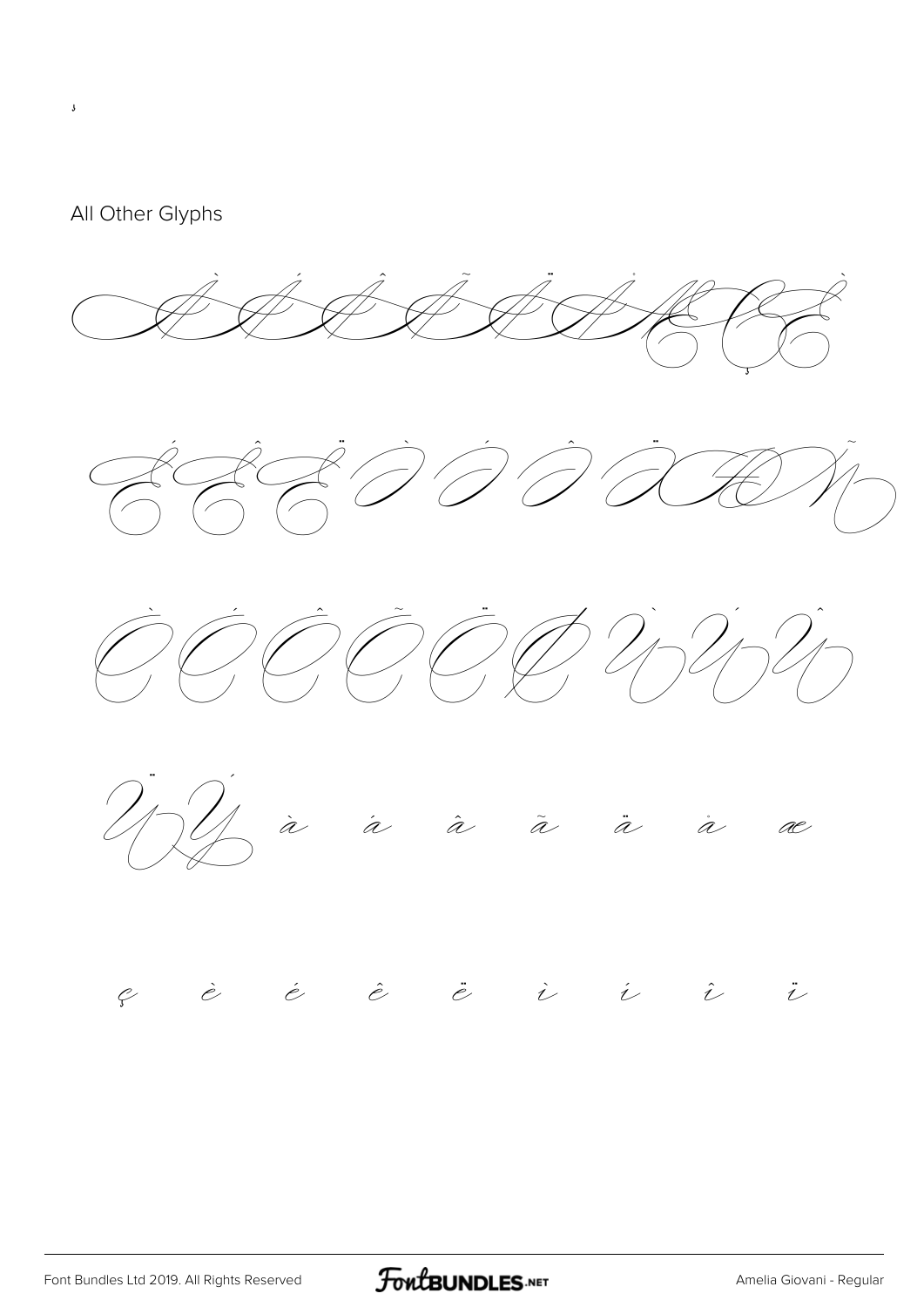ñ à á à ā ā d ù ú











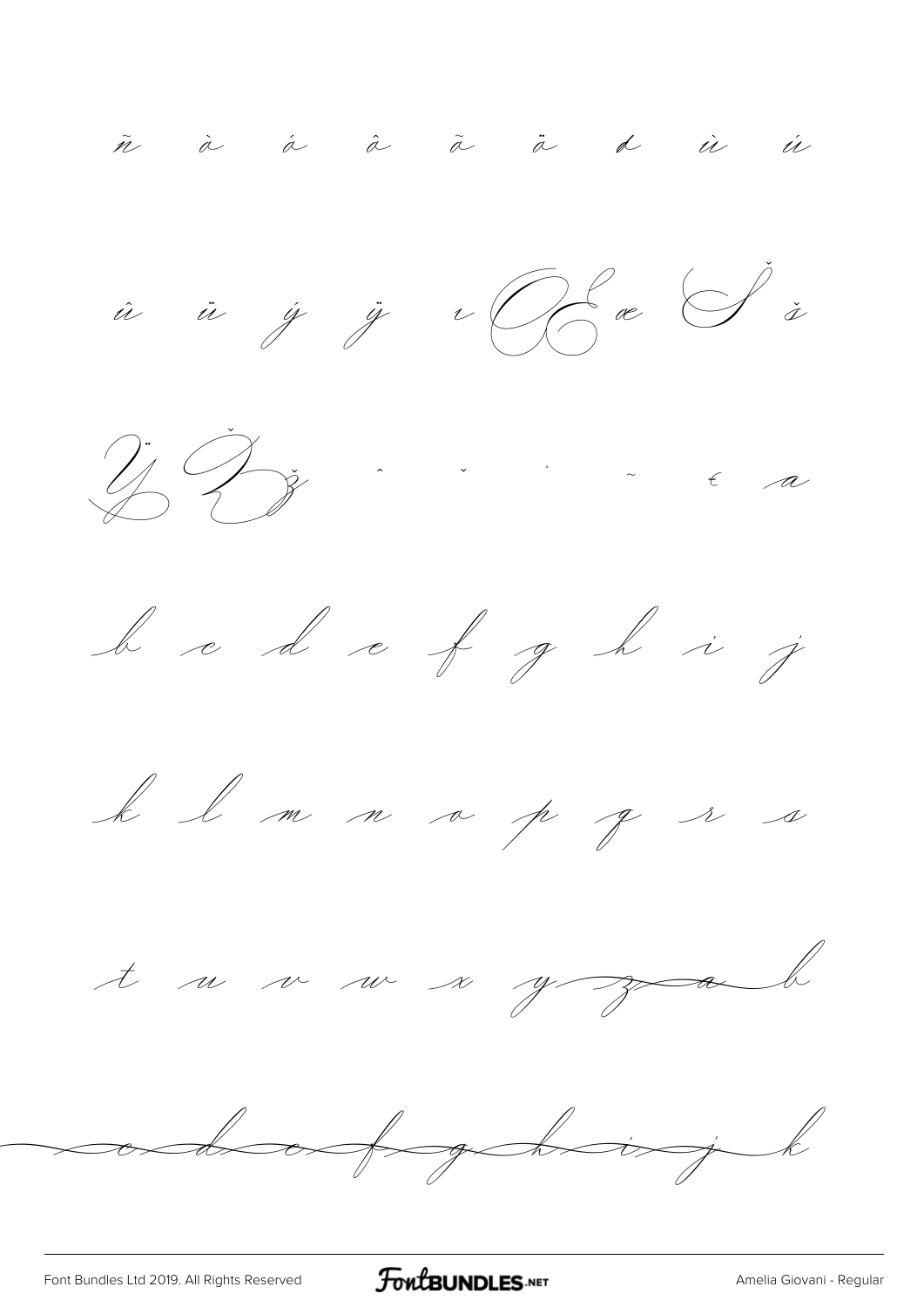

[Font Bundles Ltd 2019. All Rights Reserved](https://fontbundles.net/) **FoutBUNDLES.NET** [Amelia Giovani - Regular](https://fontbundles.net/)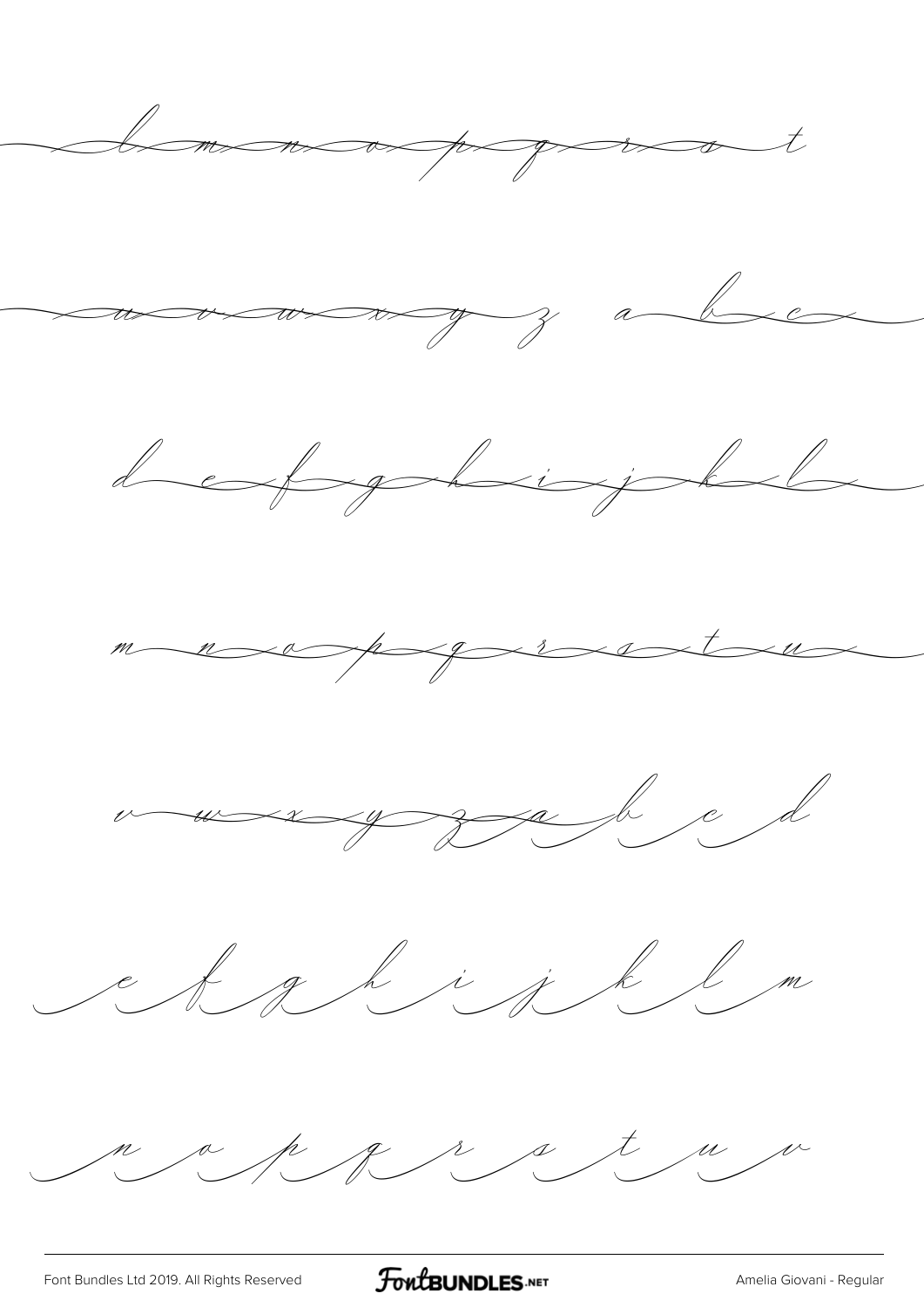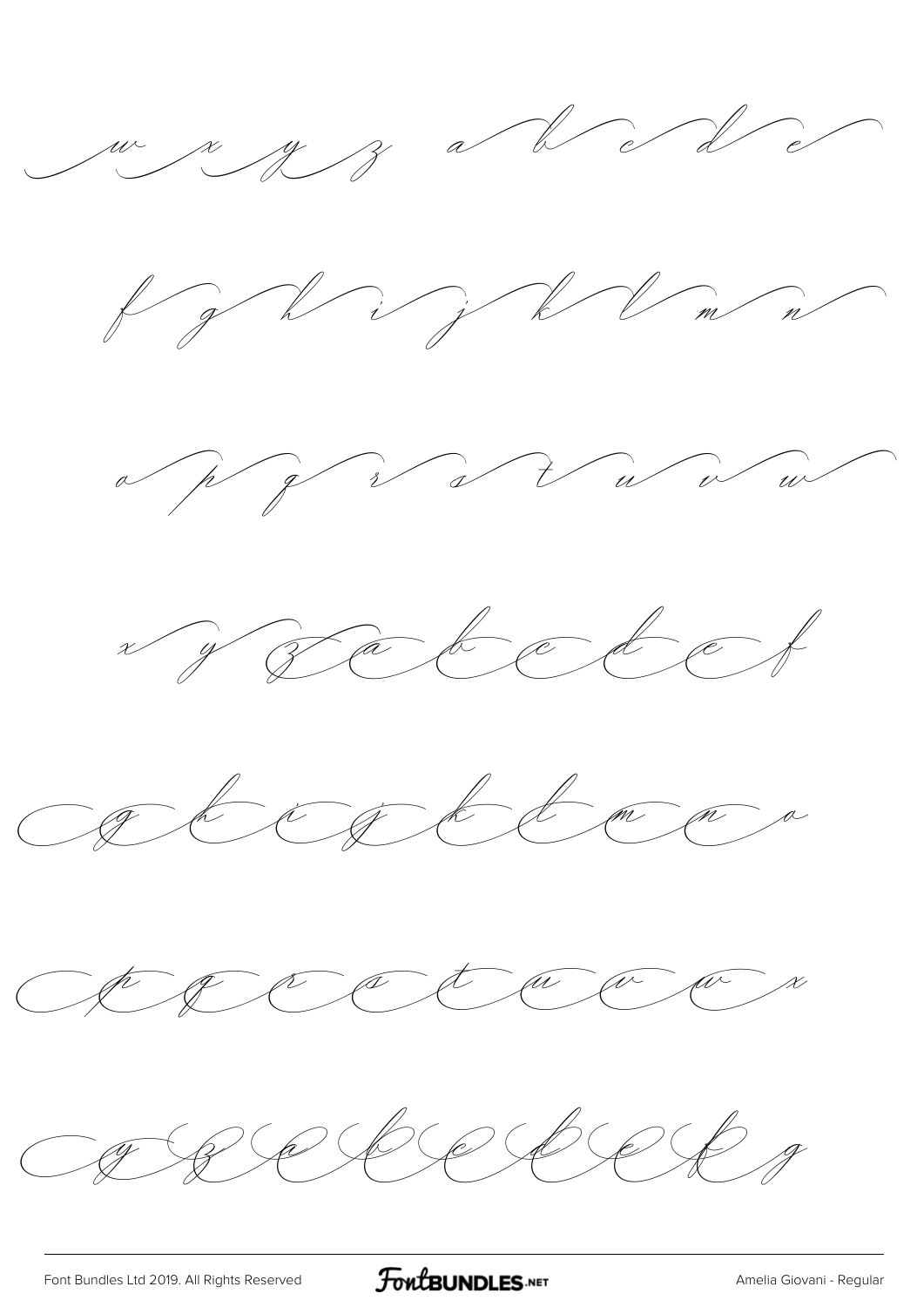CBACCCCCCCCC











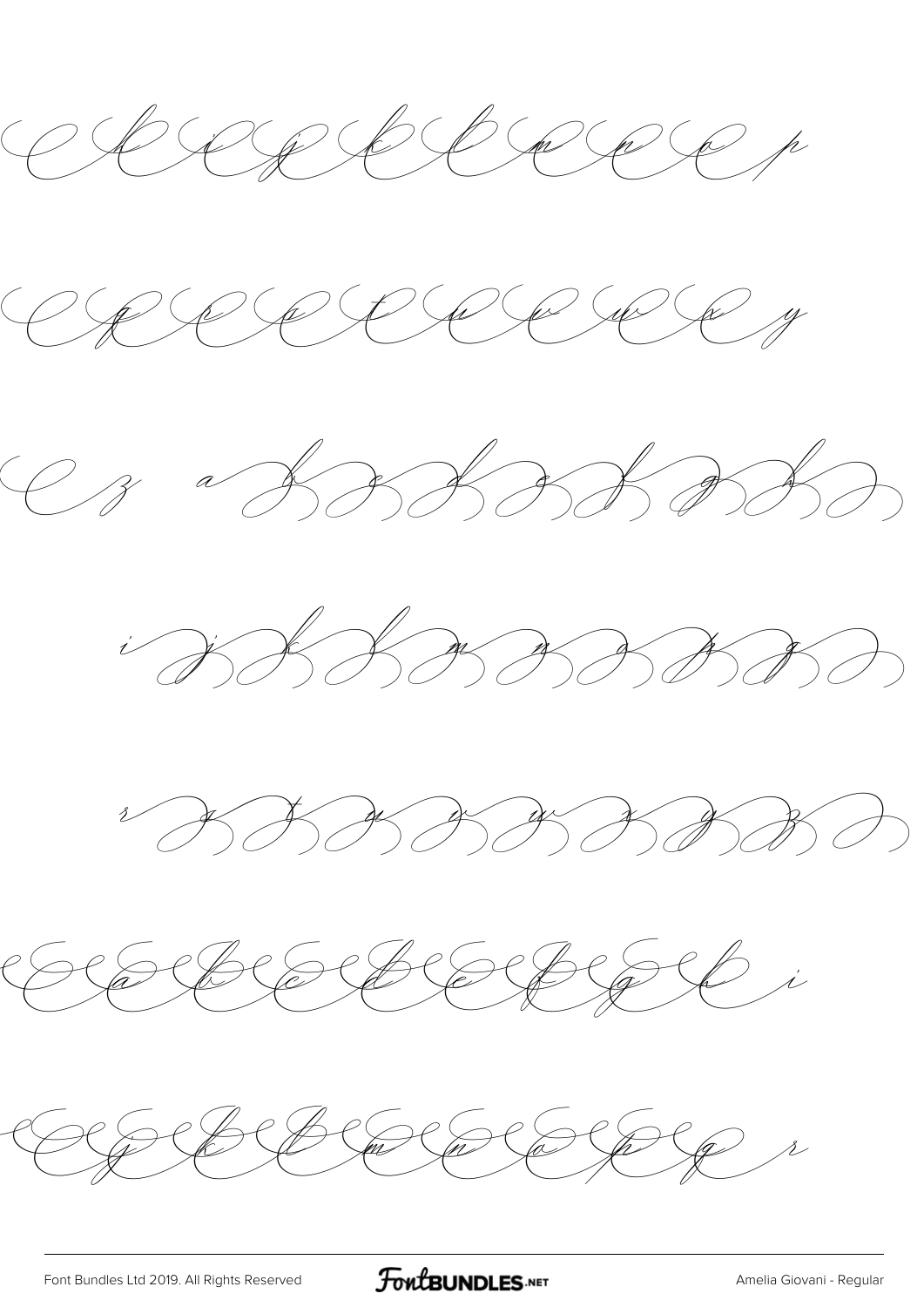











 $\frac{u}{v}$   $\frac{u}{v}$   $\frac{v}{v}$   $\frac{v}{v}$   $\frac{v}{v}$   $\frac{v}{v}$   $\frac{v}{v}$ 

[Font Bundles Ltd 2019. All Rights Reserved](https://fontbundles.net/) **FoutBUNDLES.NET** [Amelia Giovani - Regular](https://fontbundles.net/)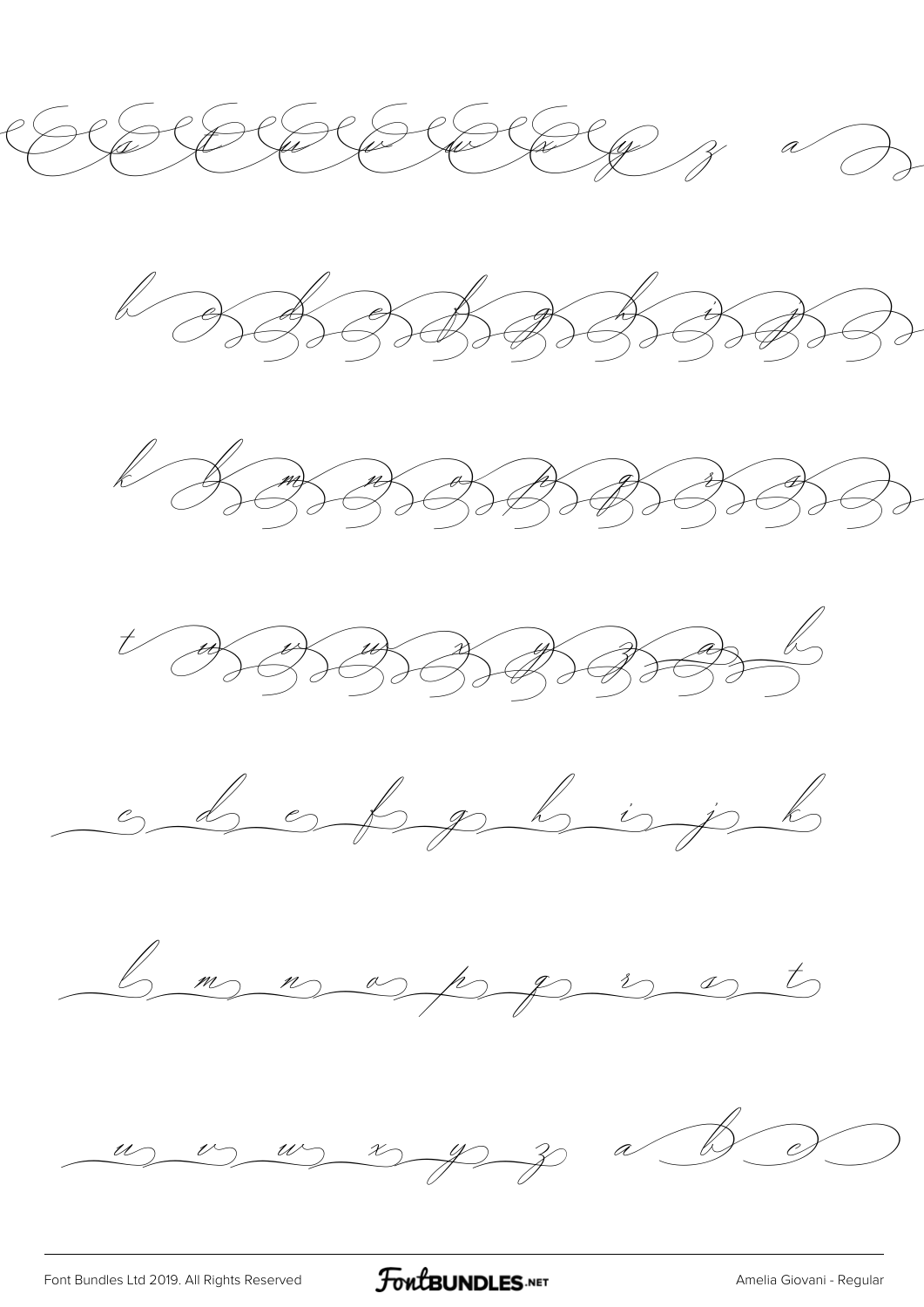













[Font Bundles Ltd 2019. All Rights Reserved](https://fontbundles.net/) **FoutBUNDLES.NET** [Amelia Giovani - Regular](https://fontbundles.net/)